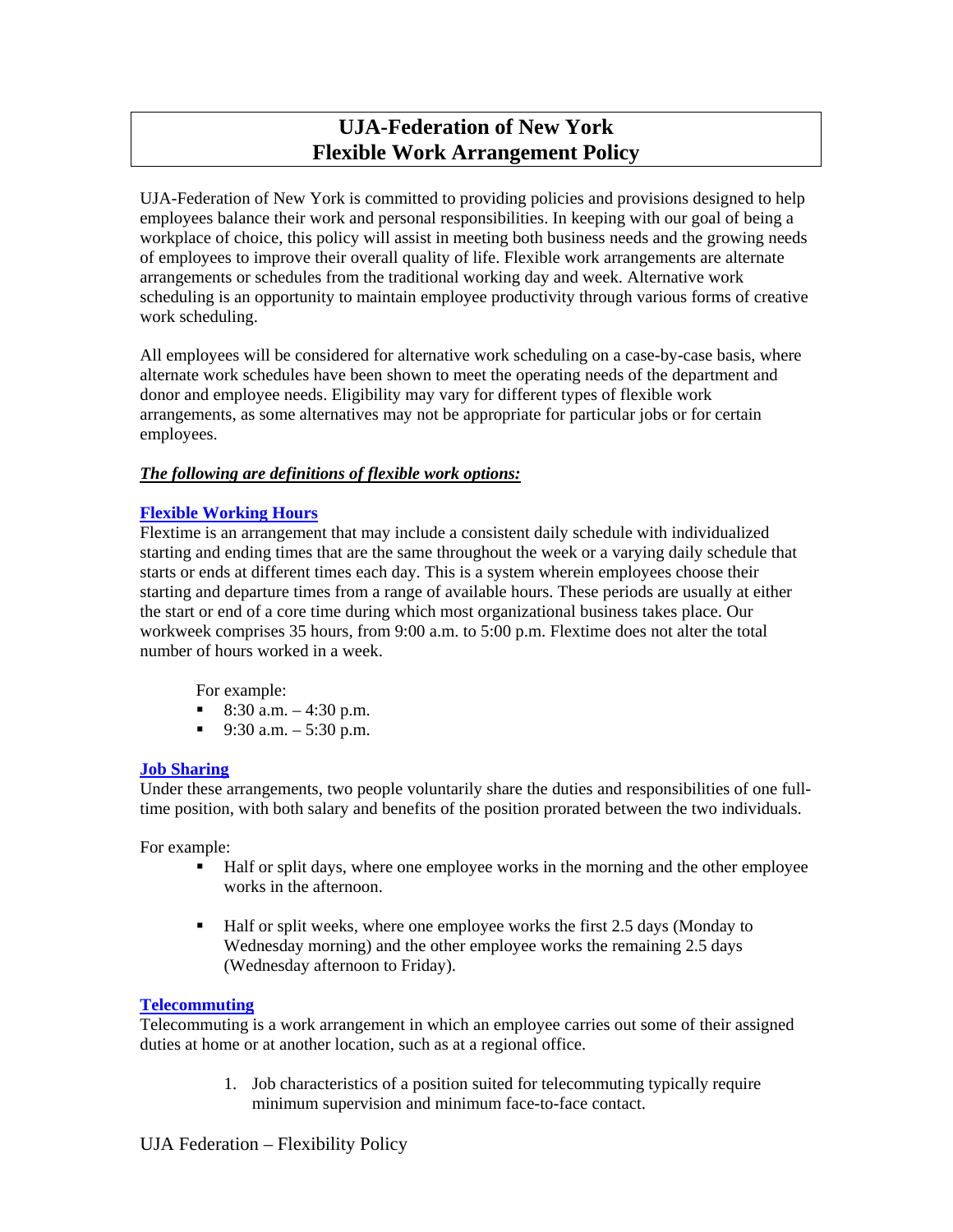- 2. Communication throughout the day may be made by phone or e-mail.
- 3. The employee must remain accessible during work hours and understands that management retains the right to modify the arrangement on a temporary basis as a result of business necessity.
- 4. Telecommuters who work from home are responsible for having a designated work area.
- 5. Employees must be on-site as necessary to attend meetings, training sessions, or similar event or occurrences.
- 6. Telecommuting is not a substitute for child care or other dependent care arrangements. Anyone working from home with a child must have a daycare provider.
- 7. The supervisor should communicate in advance assignments or tasks that are appropriate for telecommuting and assessment techniques that will be used to measure success in meeting performance standards.
- 8. An employee telecommuting from home is responsible for the cost of any equipment needed to accomplish assigned tasks.

A key component of a telecommuting arrangement is to monitor and evaluate the proposal. A telecommuting employee is responsible for maintaining availability, levels of productivity and quality of work at the expected standard while telecommuting. Inadequate availability, reduced work production and/or quality may be cause for modifications or termination of an employee's participation in telecommuting.

The following steps should be followed to measure output:

- 1. To help managers monitor performance and productivity, the employee is required to complete a telecommuting worksheet.
- 2. A manager should plan to measure telecommuting performance based on the employees' deliverables as elaborated in the telecommuting worksheet. The worksheet should include a description of the tasks completed and the time allocated for each deliverable.
- 3. The manager meets regularly with their telecommuters to review performance, goals, expectations, including issues related to the telecommuting arrangement.
- 4. The telecommuter and manager should review their telecommuting agreement biannually (the Flexible Work Arrangement proposal).

# **Flexible Reduced Schedules**

Options involve fewer hours than full-time ordinary hours and have a reasonably predictable schedule. These arrangements affect salary and benefits, which are prorated.

#### *Part Time*

A part-time working arrangement means working fewer than 35 hours per week.

#### *Gradual Return to Work*

This policy provides a returning parent the opportunity to return from a maternity, paternity, or disability leave gradually, by working part time and easing back in. The expectation is that the employee returns to their regular work arrangement within six weeks of returning from a leave.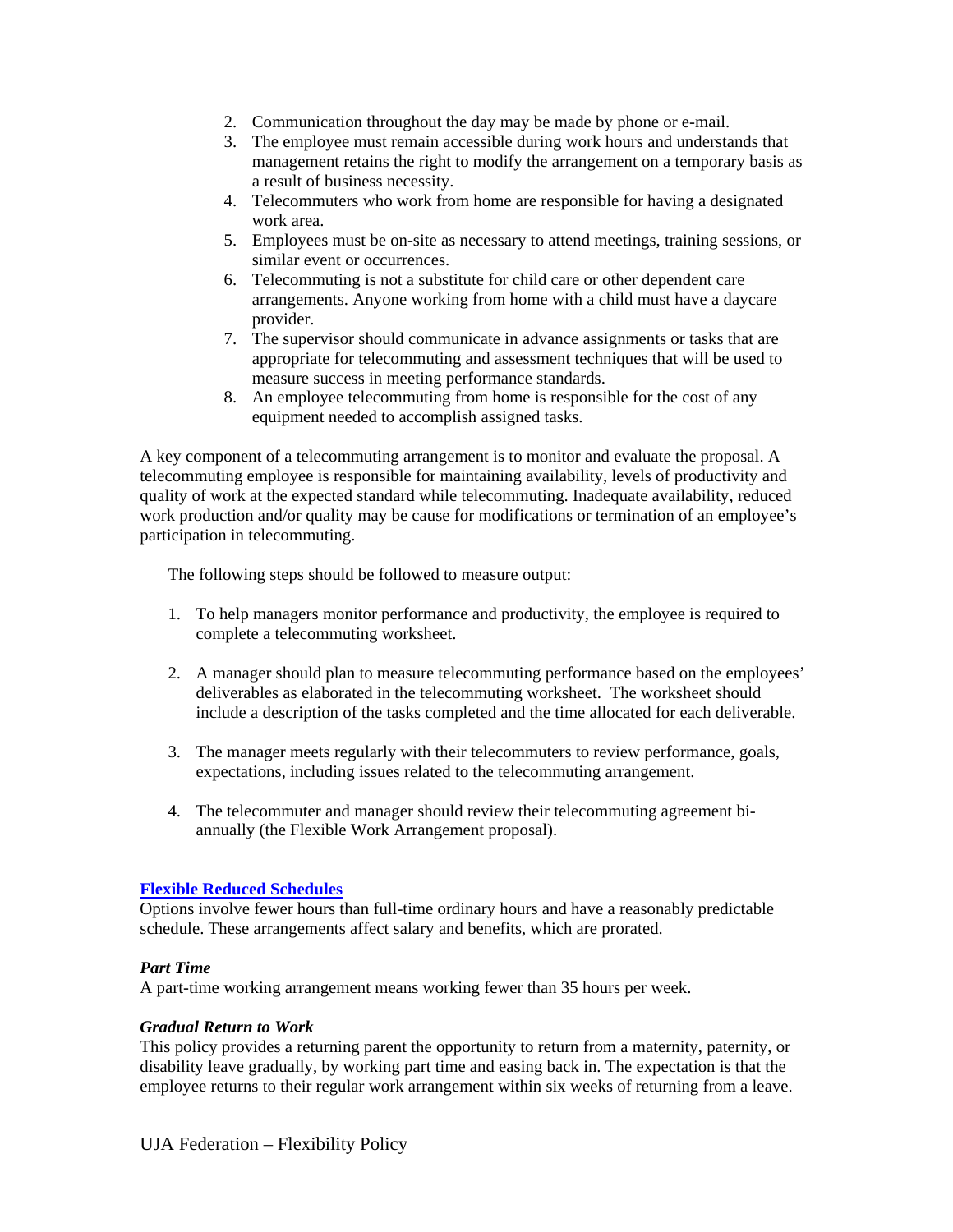## *Partial Retirement*

This program allows those employees nearing retirement to continue working on a part-time basis, with no established end date.

#### **Eligibility**

The primary criterion for determining approval at UJA-Federation is whether a flexible work arrangement meets the business needs of an employee's workplace. Eligibility for participation in a flexible work arrangement will depend on an assessment by the department head that the employee's proposed work schedule will enable the employee to fully meet job responsibilities and performance expectations.

Each supervisor or manager is responsible for determining the best use of a flexible work arrangement and must consider the impact on work effectiveness, efficiency, and productivity. The supervisor is responsible for ensuring the department is appropriately staffed and trained in order to satisfy all business needs during normal hours.

## **Criteria and conditions to consider:**

- 1. Needs of the department
- 2. Needs of the employee
- 3. Whether nature of the work lends itself to a flexible work arrangement
- 4. Whether the employee's work style and work history support the requirements of the flexible arrangement
- 5. Whether job performance is meeting expectations
- 6. Effect on the rest of the department

#### **Guidelines:**

- 1. Flexible work arrangements are entirely voluntary.
- 2. Approved flexible work arrangements are subject to a trial period of three to six months. During the trial period, the effectiveness of the arrangement will be assessed. If the arrangement is determined to be ineffective, either the employee or the department head may discontinue the arrangement.
- 3. If the arrangement is causing a burden to the department or if an employee experiences performance problems deemed related to the new schedule, the organization reserves the right to suspend, revoke, or modify the use of the flexible work arrangement at any time and to return an employee to his or her standard schedule. If an existing arrangement is rescinded, the employee will normally be given two weeks' notice of the change.
- 4. A flexible work arrangement agreement must be completed, approved, and signed by all parties aforementioned.
- 5. Alternative work arrangements should be well communicated to all employees in the department.

#### **Procedure**

If an employee wishes consideration for a flexible work arrangement, he or she should submit the flexible work arrangement request in writing to their supervisor and the human resources department.

The proposal must include the following elements:

- $\blacksquare$  The exact type and schedule for the flexible work arrangement
- $\blacksquare$  A business case for the flexible work arrangement
- Special arrangements for communication and accountability to assist successful implementation of the flexibility arrangement

# UJA Federation – Flexibility Policy